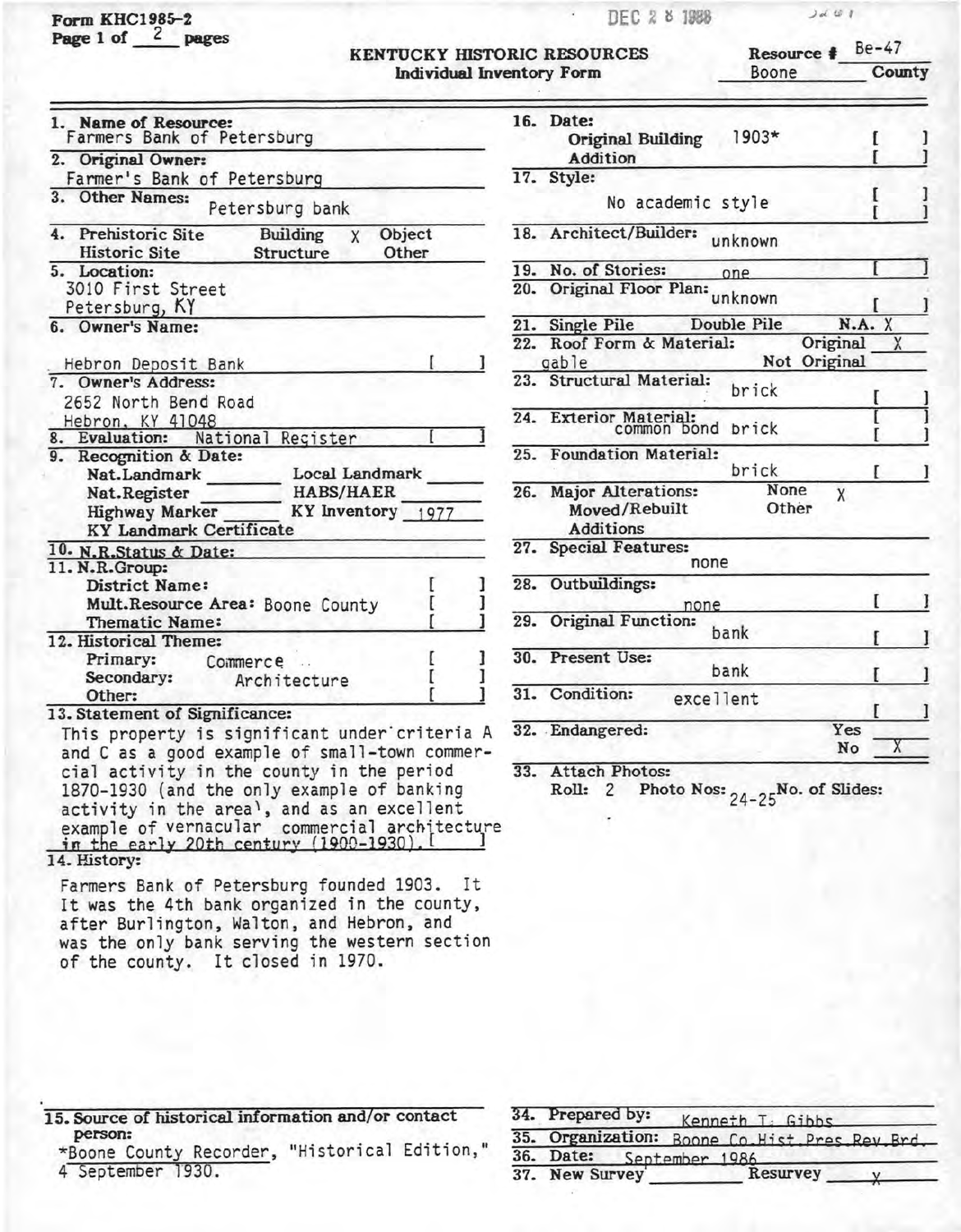**Page 2 of ? pages**

#### **KENTUCKY HISTORIC RESOURCES Individual Inventory Form** Resource #  $Be-47$

| 38. | UTM Point of Primary Building:<br>Quadrant:<br>Lawrenceburg                                    | Zone<br>16 | <b>Easting</b><br>684440 | <b>Northing</b><br>4326400 | 39. G.I.S. Mod.<br>40. Coordi.Accuracy              |  |
|-----|------------------------------------------------------------------------------------------------|------------|--------------------------|----------------------------|-----------------------------------------------------|--|
| 41. | UTM Points of Boundary (for N. R. eligible sites only):<br>А.<br>$- - - - - - - -$<br>B.<br>C. |            | D.                       |                            |                                                     |  |
| 42. | Total Acreage in Present Property:                                                             | .048       |                          | $\mathbf{r}$               | 43. Acreage included in proposed N.R. boundary: 048 |  |

 $\frac{42}{1}$ 44. Site Plan (and boundary description and justification for N.R. sites):



The property is a rectangular<br>parcel measuring 30' x 70', whose parcel measuring 30' x 70', whose<br>northeast corner is 5 feet direct northeast corner is 5 feet directly<br>northeast of the northeast corner northeast of the northeast corner<br>of the bank's foundation and whose southeast corner is 5 feet directly southeast of the southeast corner of the bank's foundation. The of the bank's foundation. The<br>poundary includes the building boundary includes the building and the entire parcel that has histori-<br>cally been associated with the cally been associated with the<br>property line D-A is on the property. Line D-A is on the south<br>side of Finst Street side of First Street.

Contributing: <sup>1</sup> building

## 45. Description and House Plan:

The boomtown facade against the street marks the commercial use of this diminutive, one-story gable-front building. The upper portion of the facade, above the line of the one-story gable-front <u>building</u>. The upper portion of the facade, above the line of the<br>eaves including the sign, the corbelling, and the "pediment" rests on a stope stringeaves, including the sign, the corbelling, and the "pediment," rests on a stone string-<br>course - All lintels and sills are also of stone, cut smooth: the lintel over the from course. All lintels and sills are also of stone, cut smooth; the lintel over the front<br>door remains in place, although the space between the recent door and the lintel has door remains in place, although the space between the recent door and the lintel has been filled-in with brickwork, painted, as is all the brickwork. The parapet of the<br>facade is capped with tin. There are two windows on the north side and one on the south; facade is capped with tin. There are two windows on the north side and one on the south;<br>the rear wall is obscured by a mid-twentieth century one-room addition, which does not the rear wall is obscured by <sup>a</sup> mid-twentieth century one-room addition, which does not cause <sup>a</sup> loss of integrity.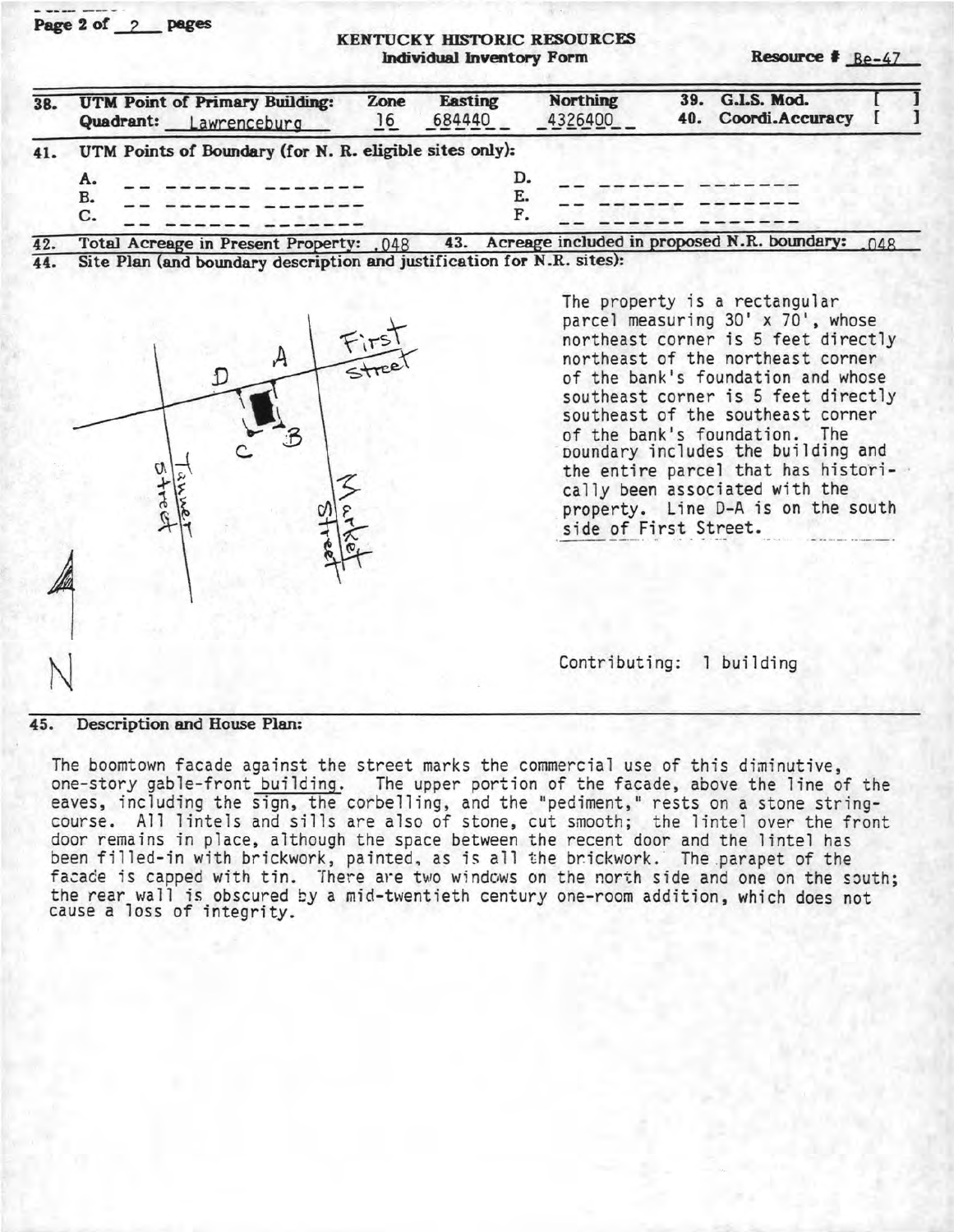NPS Form 10-900-a

OMB Approval No. 1024-0018

United States Department of the Interior **National Park Service** 

## **National Register of Historic Places Continuation Sheet**

Section number \_\_\_\_\_\_\_\_\_\_\_ Page \_\_\_\_\_\_\_ Multiple Resource Area Thematic Group Boone County MRA Name KENTUCKY State Nomination/Type of Review i terd in de Treeper Allowe Byen 2/6/89 21. Crouch, Dr. M.J., House Hatignal Beglater Attest Entered in the Greeper Lebures Brus 21 22. Delehunty, John, House National Register Attest Entered in the National Register Creeper Alebus 23. Delph, Sam, House  $-9.8 - 1.28$ Attest Madisial Register FREEPER Delovester 24. Delph, W.T., House Attest Entered in the Heeper Allouse 25. Dew, Daniel, House Maritzad Register Attest Knownd in the Heeper Stelver 26. Early House

27. East Bend Church

May and in the Reeper Alelance National Register

Rubstantive asview

habit to I day ister

Attest

Attest

Reeper Hulaws B

Attest

for Keeper Patrick Andrew 2/7/89

Date/Signature

29. Farmers Bank of Petersburg Entered in the Fational Hawlster

30. Flick House

28. Edwards House

Attest HEEPER Stelvenstern 2/6/89

Thi rad is the Austria Teatrior

Attest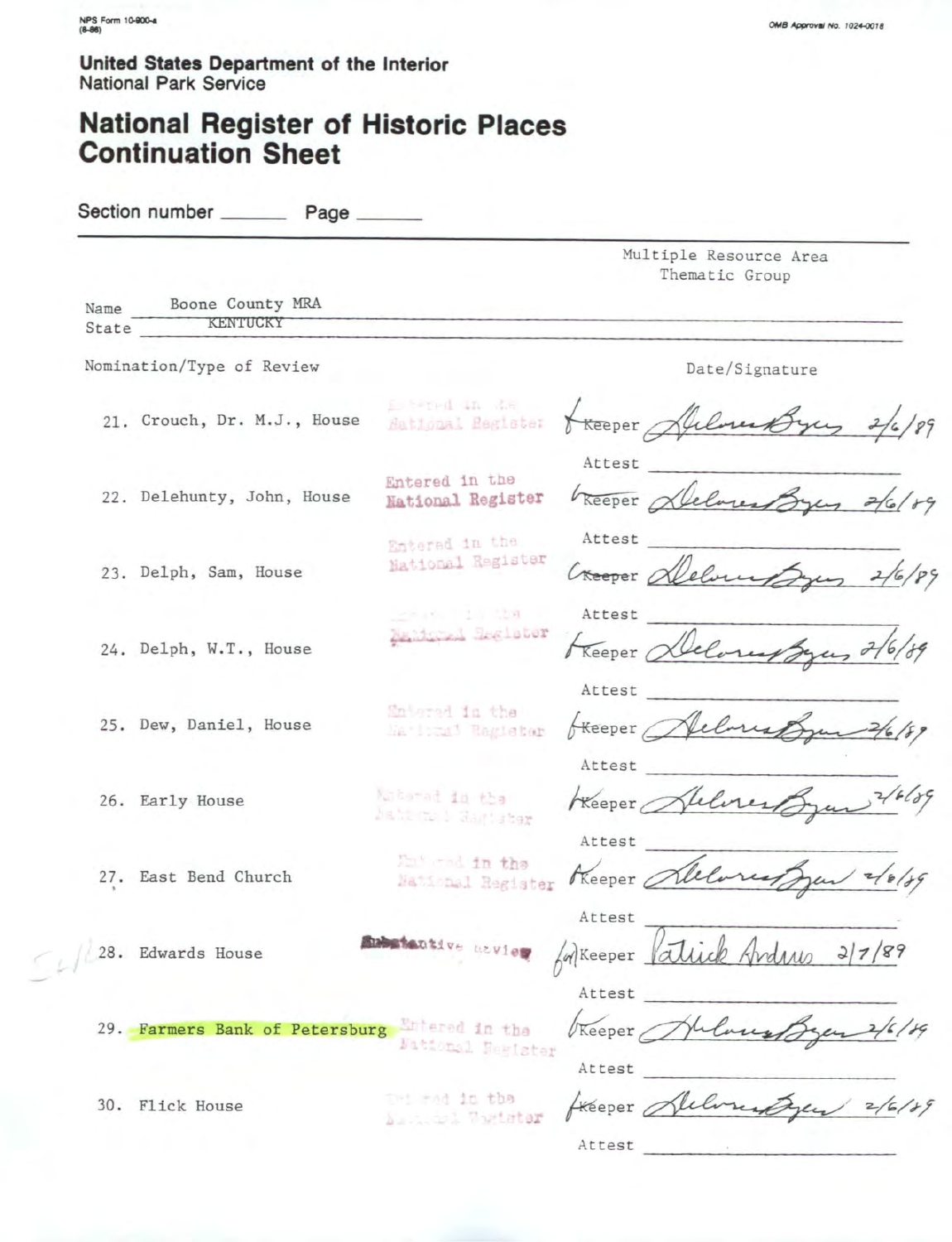## UNITED STATES DEFARTMENT OF THE INTERIOR<br>NATIONAL DADK GEDVICE NATIONAL PARK SERVICE

NATIONAL REGISTER OF HISTORIC PLACES EVALUATION/RETURN SHEET

REQUESTED ACTION: NOMINATION

PROPERTY Farmers Bank of Petersburg NAME:

NAME. NAME: MULTIPLE Boone County MRA

STATE & COUNTY: KENTUCKY, Boone

DATE RECEIVED: 12/28/88<br>DATE OF 16TH DAV: 1/26/89 DATE OF 16TH DAY: 1/26/8<br>DATE OF WEEKLY LIST. DATE OF WEEKLY LIST: DATE OF PENDING LIST:<br>DATE OF *A*ETH DAV. DAID OF 45IH DAI. 1/10/89<br>2/11/89 2/11/89

REFERENCE NUMBER: 88003261

NOMINATOR: STATE

REASONS FOR REVIEW:

|                |                    |                          | APPEAL: N DATA PROBLEM: N LANDSCAPE: N LESS THAN 50 YEARS: N |   |  |
|----------------|--------------------|--------------------------|--------------------------------------------------------------|---|--|
| OTHER: N PDIL: |                    |                          | N PERIOD: N PROGRAM UNAPPROVED: N                            |   |  |
|                | REOUEST: N SAMPLE: | N SLR DRAFT: N NATIONAL: |                                                              | N |  |

COMMENT WAIVER: N

 $\sqrt{\text{ACCEPT}}$  RETURN REJECT  $\frac{\partial}{\partial}$   $\frac{\partial}{\partial}$  DATE

Entered in the National Register

ABSTRACT/SUMMARY COMMENTS:

| RECOM./CRITERIA   |  |
|-------------------|--|
| <b>REVIEWER</b>   |  |
| <b>DISCIPLINE</b> |  |
| DATE              |  |
|                   |  |

DOCUMENTATION see attached comments Y/N see attached SLR Y/N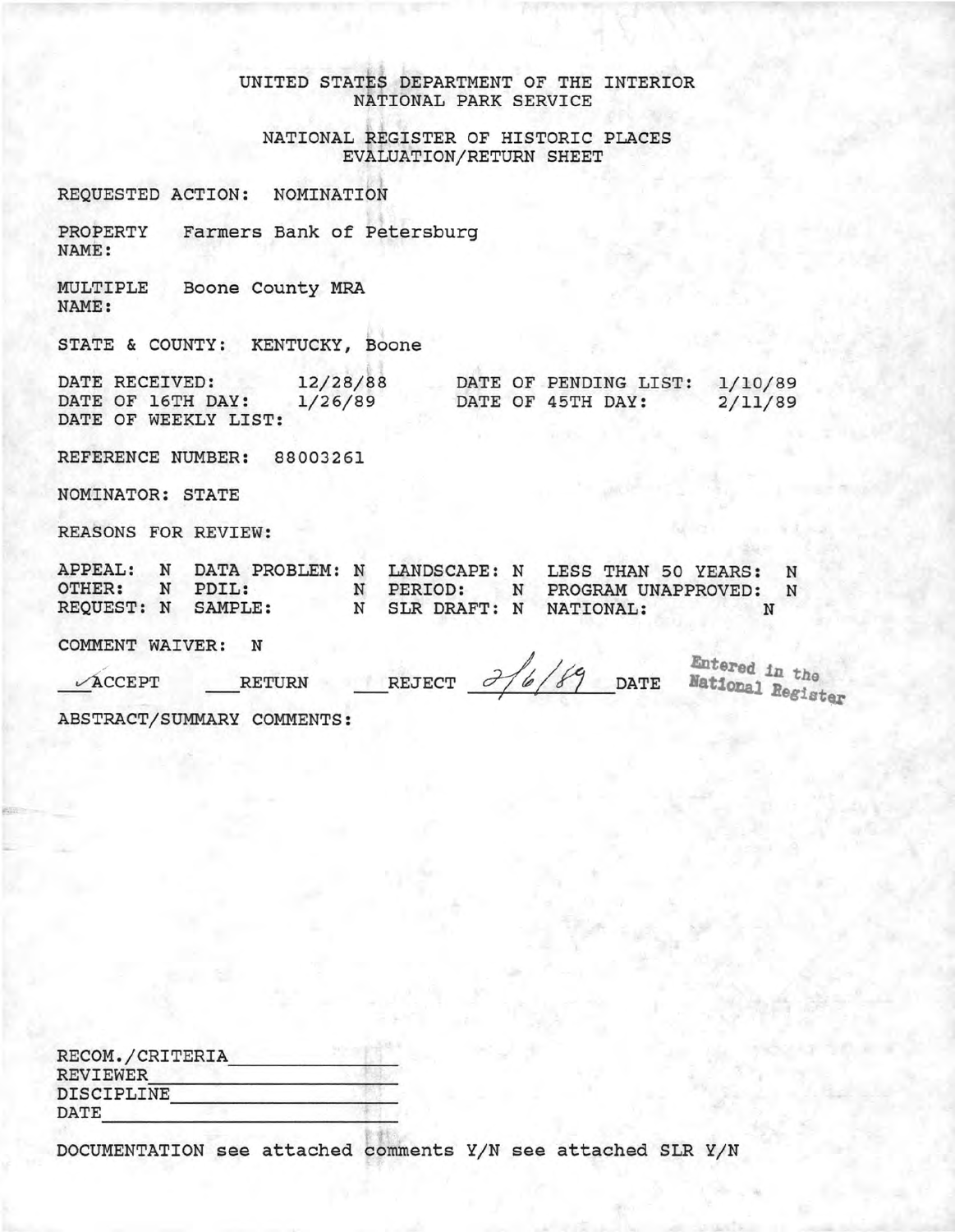## CLASSIFICATION

\_\_\_count \_\_\_resource type

STATE/FEDERAL AGENCY CERTIFICATION

FUNCTION

historic current

DESCRIPTION

architectural classification materials descriptive text

## SIGNIFICANCE

Period Areas of Significance—Check and justify below

Specific dates builder/Architect<br>Statement of Significance (in one namegraph) Statement of Significance (in one paragraph)

- summary paragraph
- \_\_\_completeness
- \_\_\_clarity
- \_\_\_applicable criteria
- \_\_\_justification of areas checked
- \_\_\_relating significance to the resource
- \_\_\_ context
- relationship of integrity to significance
- \_\_\_justification of exception
- other

| <b>BIBLIOGRAPHY</b> |                                                             |                                                         |              |
|---------------------|-------------------------------------------------------------|---------------------------------------------------------|--------------|
| GEOGRAPHICAL DATA   |                                                             |                                                         |              |
| acreage<br>UTMs     | boundary justification                                      | verbal boundary description                             |              |
| sketch maps         | ACCOMPANYING DOCUMENTATION/PRESENTATION<br><b>USGS maps</b> | photographs                                             | presentation |
| OTHER COMMENTS      |                                                             |                                                         |              |
|                     |                                                             | Questions concerning this nomination may be directed to |              |
|                     |                                                             | Phone                                                   |              |
| Signed              |                                                             |                                                         | Date         |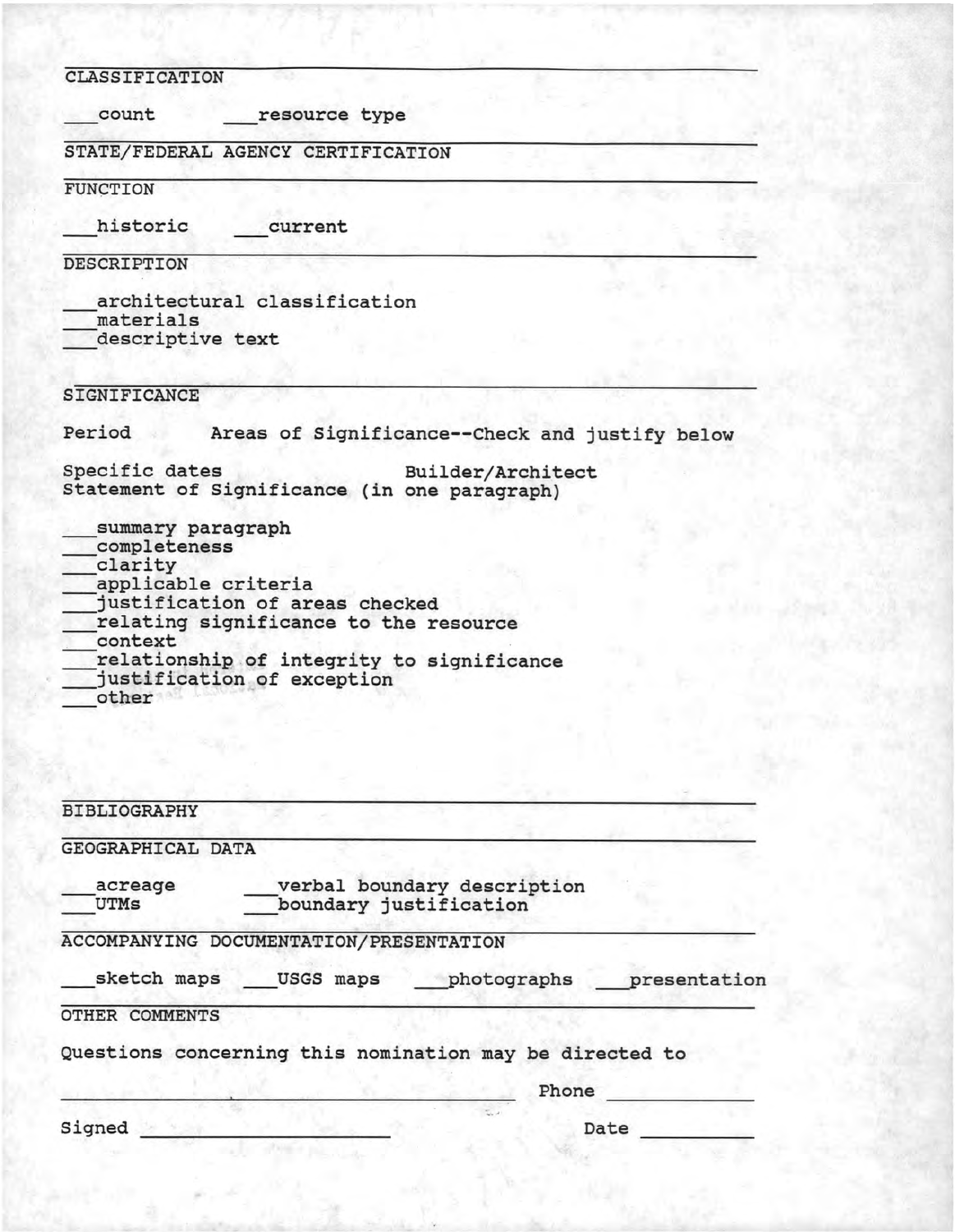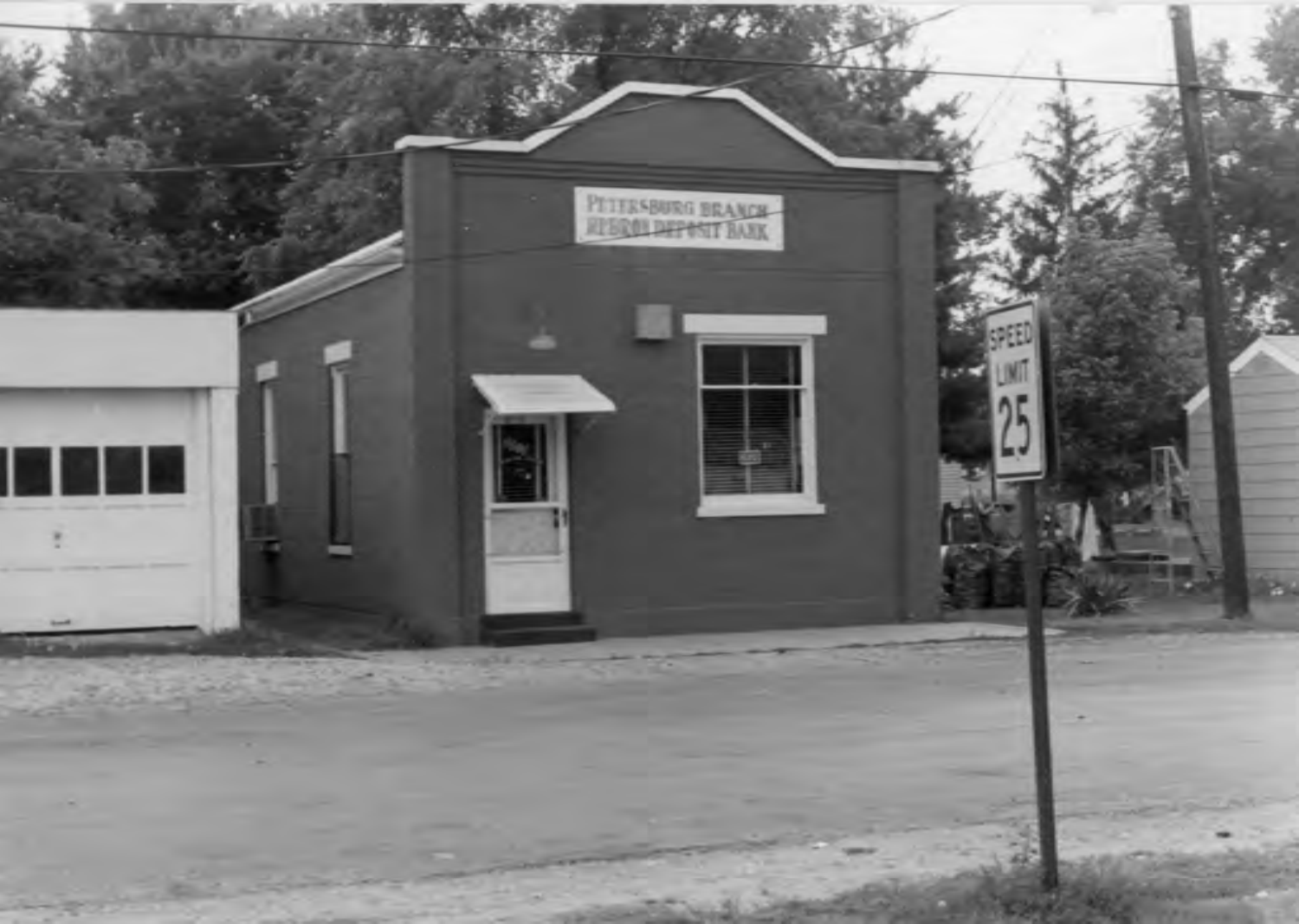